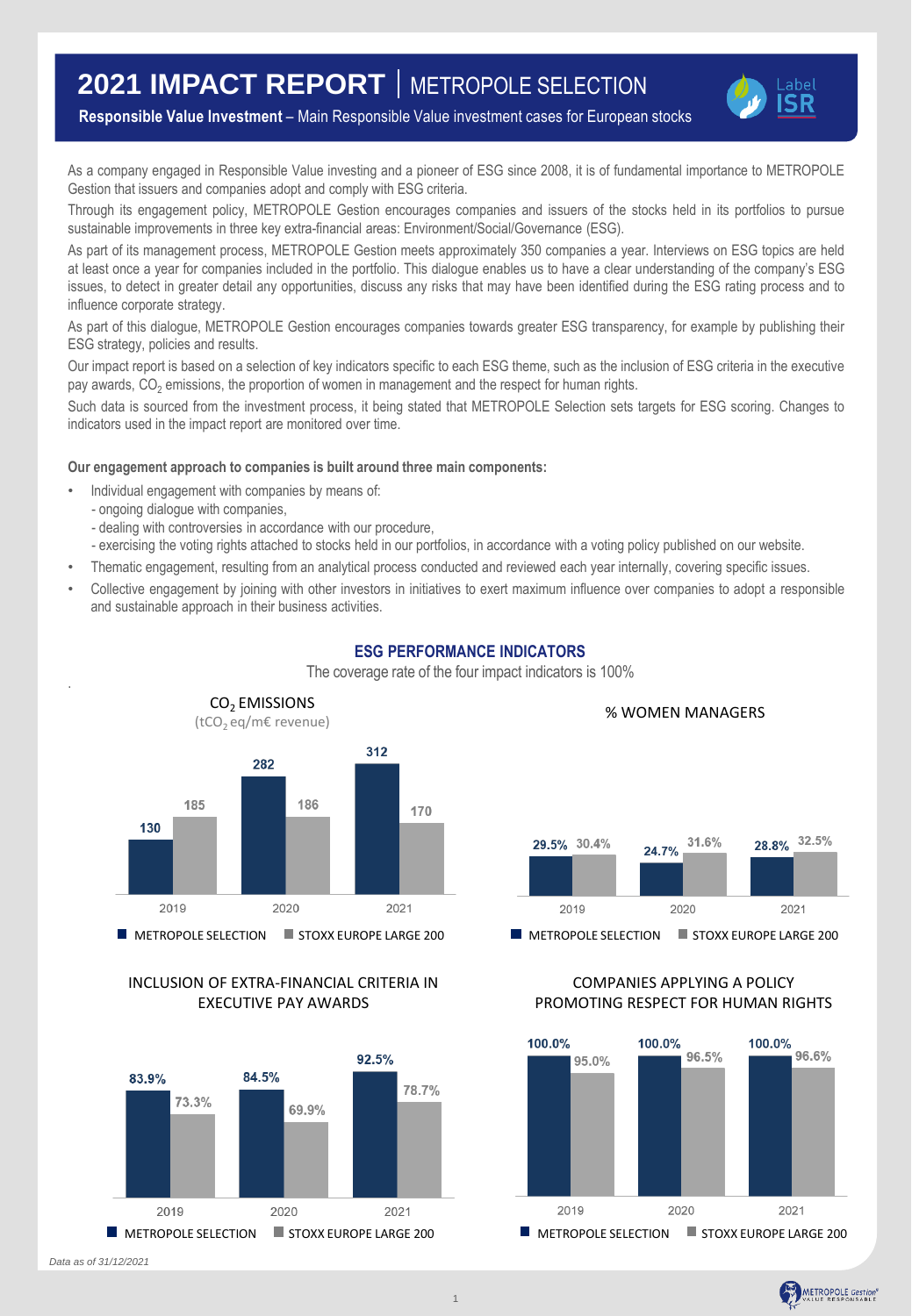# **2021 IMPACT REPORT** | METROPOLE SELECTION

**Responsible Value Investment** – Main Responsible Value investment cases for European stocks



### **ENVIRONMENT**

As a signatory to the CDP (Carbon Disclosure Project) and the Montreal Carbon Pledge and a supporter of the TCFD (Task Force on Climate-related Financial Disclosures), METROPOLE Gestion undertakes to measure and report the environmental impact of its investments.

Label ISR

We measure the carbon footprints<sup>(1)</sup> of all our portfolios. Our assessment focuses on what are known as scope 1 and scope 2 emissions, currently the most widely adopted standard.

A growing number of companies are now setting emissions reductions targets approved by the SBTi (Science Based Targets initiative) and, as such, aligned on the Paris Agreement 2°C target. While methodological approaches are not available for all sectors, more and more companies are now setting targets that include Scope 3.

In 2020, we took part in the campaign conducted by the CDP, asking 1,800 companies to commit to having their greenhouse gas reduction targets validated by the SBTi. Our thematic engagement in 2021 addressed the financing of energy transition, with the aim of encouraging banks, key players in corporate lending, to pay greater attention to the issues surrounding climate change.

The carbon footprint of the portfolio increased in 2021, reaching 312t CO2 per €m revenue vs 282t in 2020, 130t in 2019 and 136t in 2018. The carbon footprint of the Stoxx Europe Large 200 slightly decreased over the same period, at 170t CO2 per €m revenue.

operate in sectors where the production processes emit high volumes of carbon. Cement and steel are two essential and durable Once again, the increase in the portfolio's carbon intensity was the result of introducing HeidelbergCement into the portfolio and adding to . our position in ArcelorMittal, movements we initiated in light of the particularly attractive valuations noted in the first half of 2020. These lines remained in the portfolios throughout 2021. These two companies are actually shining examples compared to their competitors, but materials for which there currently exits no real alternative that is less carbon-intensive.

However, these two companies have been monitored very closely through active engagement.

### **MONITORING OF POSITIONS**

#### **HEIDELBERGCEMENT 2 %\* of the portfolio** *\*Data as of 31/12/2021*

Cement production emits high quantities of CO2. HeidelbergCement is accordingly the biggest contributor to the carbon intensity of the METROPOLE Selection portfolio. For many years now, the company has committed to an emissions reduction strategy which has already seen its carbon intensity fall by 23% over the period 1990 to 2020. The company aims at a 30% reduction in net CO2/t of cement produced by 2025 and 33% by 2030. This target represents an interim stage before reaching carbon neutrality by 2050.

In order to achieve the 2030 target, the company will be focussing on the following 5 main areas:

- 5% reduction in the clinker utilisation rate;
- doubling of the use of alternative fuels;
- increased use of gas as an energy source;
- improved plant efficiency;
- increased share of production dedicated to low-carbon products.

(1) Carbon footprints are expressed in carbon intensity (tonnes of CO<sub>2</sub> per million euros in revenue) and are calculated as the average of end-of-month carbon footprints for the year under review. The data used in the calculation are scope 1 and scope 2 CO<sub>2</sub> emissions as reported by companies to Bloomberg. In the absence of reliable and uniform data, scope 3 emissions are not taken into consideration.

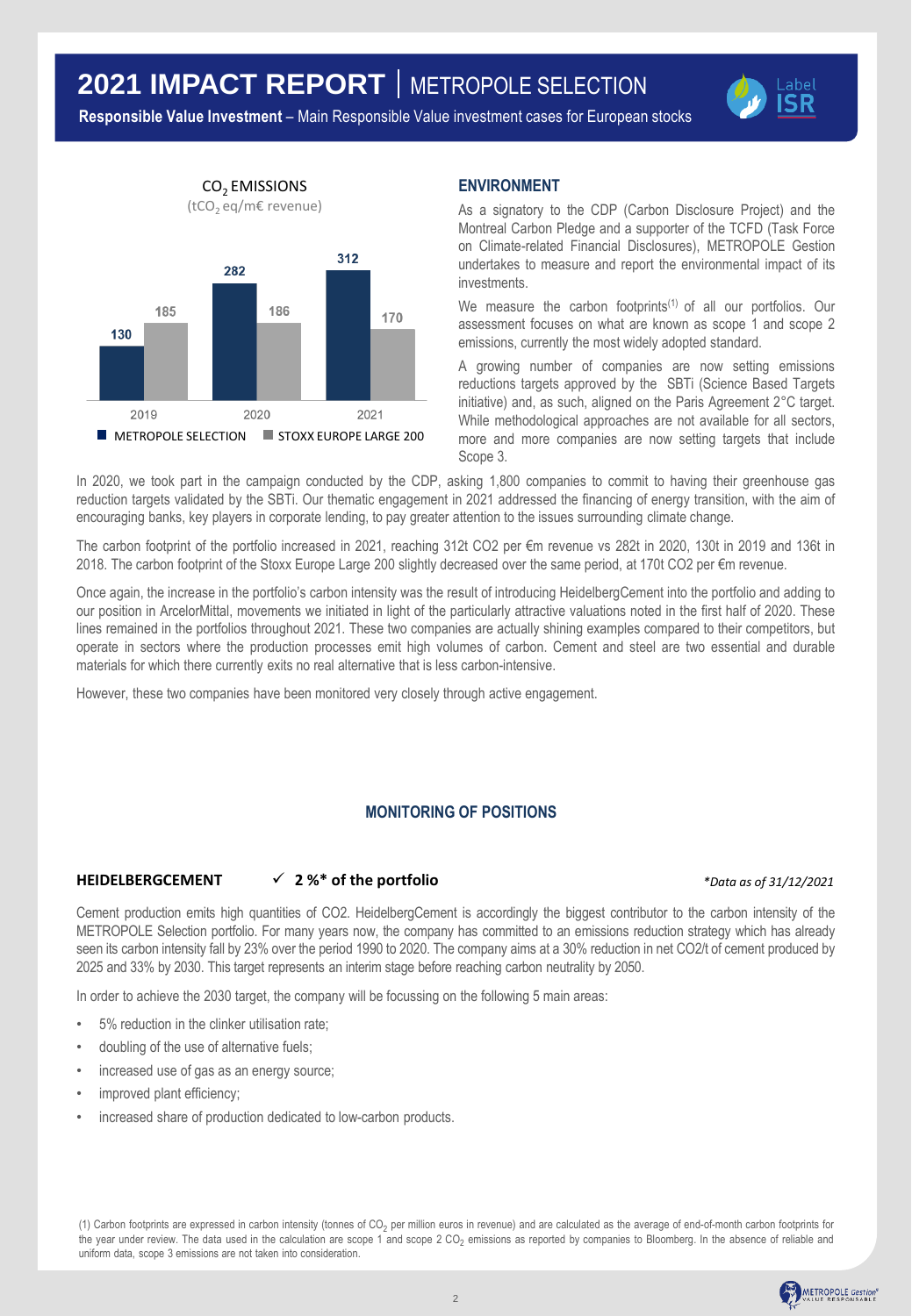

**Responsible Value Investment** – Main Responsible Value investment cases for European stocks

The company will be allocating an average of €50m per year over the decade to finance its strategy. Managers at each site have part of their compensation indexed to the attainment of these targets.

A sign of the credibility of its actions, HeidelbergCement is the first cement company to have its strategy validated by the SBTi (Science Based Targets initiative) as being consistent with the 2 degrees aim of the Paris Agreement.

HeidelbergCement has also committed itself to complying with the recommendations of the TCFD.

The objective for carbon neutrality by 2050 is partly based on carbon capture technologies that do not currently exist and which therefore constitute an area of specific attention in our discussions with the company. The group made progress on this front in 2021, announcing its implementation of a carbon capture project close to a production site in Norway, which will allow for the sequestration of 400,000 tonnes of CO2 annually from 2024. We also take part in an approach of collective engagement with HeidelbergCement alongside other investors on the context of Climate Action 100+.

### **ARCELORMITTAL 1.8 %\* of the portfolio** *\*Data as of 31/12/2021*

Steel is a durable and recyclable material, but its production from iron ore in blast furnaces emits high quantities of CO2.

ArcelorMittal is therefore a major contributor to the carbon intensity of the portfolio. Having committed to contribute to the aims of the Paris Agreement, the company has set itself the objective of carbon neutrality by 2050, incorporating an intermediate target of 25% reduction in its carbon intensity (scopes 1 & 2) by 2030 and of 35% for the European activity scope.

In its climate report, ArcelorMittal sets out the strategy by which it intends to achieve carbon neutrality by 2050. The roadmap cites five levers:

- Transformation of steelmaking. Replacing blast furnaces with direct-reduced iron and electric arc furnaces.
- Replacing reliance on fossil fuel energy by clean energy, with hydrogen as one possible alternative.
- Increasing the use of scrap in the production mix.
- Using clean electricity.
- Offsetting residual emissions.

Steelmaking transformation is already a reality for ArcelorMittal, which announced in 2021 that by 2025 its Sestao plant in Spain would be the world's first zero-emissions steel plant. A similar announcement was recently made concerning the Dunkirk blast furnace in France, which will be converted to producing steel from direct-reduced iron in electric arc furnaces.

The group has a gross investment programme of USD10 billion dollars in place that will allow it to reach the targets set for 2030.

Although there is as yet no sectoral guidance for integrated steel producers, ArcelorMittal has announced that it is working with the SBTi to draw up a suitable methodology of scientifically validating the industry's emission reduction targets.

Also in 2021, the group announced that emissions reduction targets would henceforth become an integral component in determining executive remuneration, an initiative we systematically encourage in all our discussions with companies.

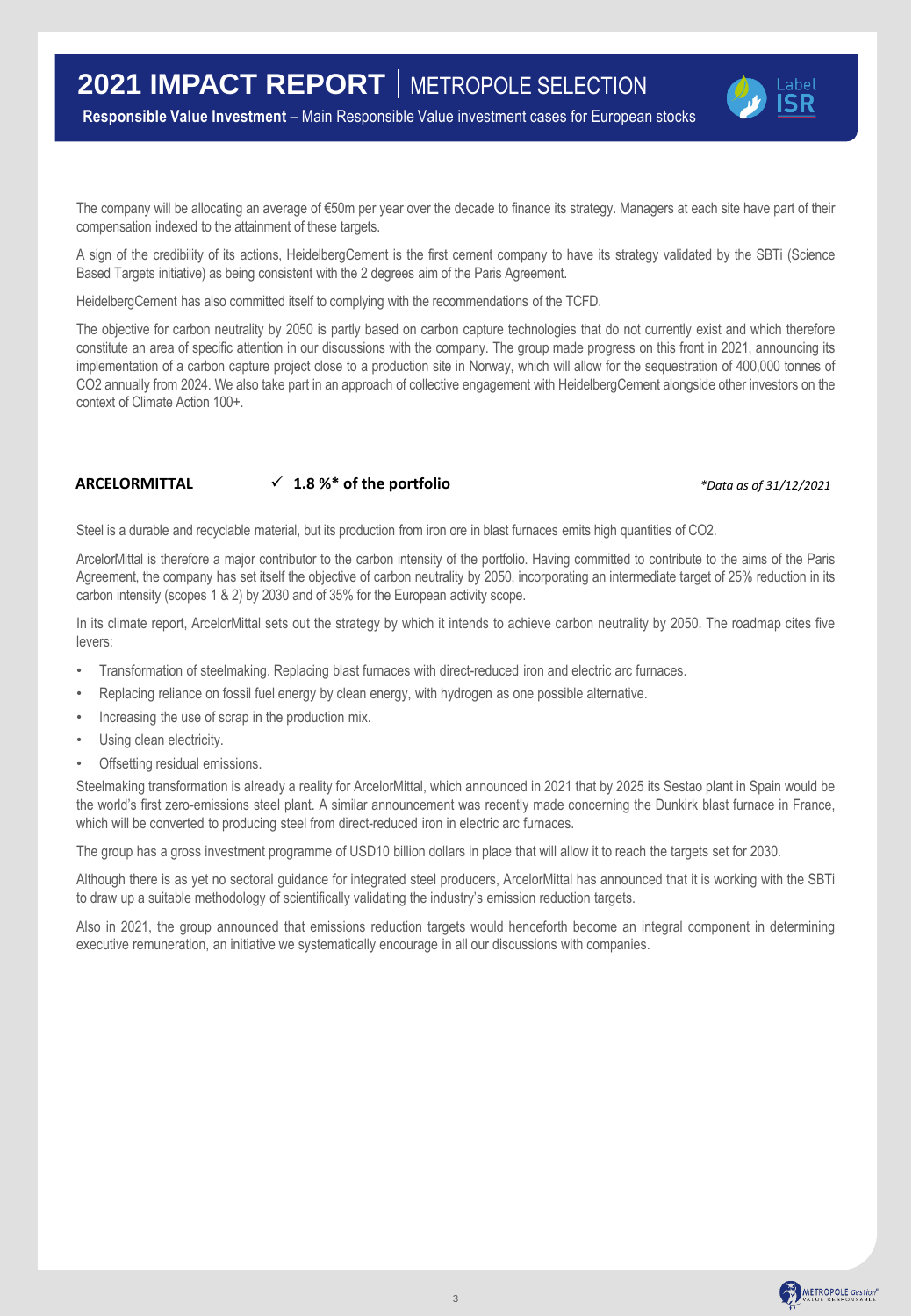



### **SOCIAL**

The number of women in corporate management roles has only recently come to be seen as an issue. Most groups make this a stated priority, but results in this direction often remain inadequate.

The portfolio's percentage of women managers stands at 28.8% in 2021, up compared to 24,7% in 2020 vs the previous years' figures of 29.5% in 2019 and 29.9% in 2018. The proportion of women managers in the portfolio remains below that of the benchmark, due to the significant presence of industrial companies operating in the chemicals, cement, steelmaking or automotive manufacturing sectors, such as Covestro, HeidelbergCement, ArcelorMittal and Volkswagen. These industries have historically attracted fewer women and face structural barriers to feminisation of their workforce, notably management functions. These companies are attempting to overcome this barrier by implementing active

recruitment and promotion policies, and by offering partnerships and training at university level in order to encourage women to choose these professions. However, the cultural developments required to achieve change will only take place gradually.

For comparison purposes, the percentage of women managers for the benchmark stands at 32.5%, up from 31.6% in 2020.

# **MONITORING OF POSITIONS**

#### **PUBLICIS** ★ 3.3%\* of the portfolio *\*Data as of 31/12/2021*

Label ISR

The advertising agency has one of the highest proportions of women in its workforce in our portfolio – Publicis actually employs more women than men. This significant female presence also carries over into the group's key leadership roles, with a proportion of 41% women in 2021 that has risen steadily over the last few years. The group has set itself a target of 45% by 2025. Programmes have been launched in the US, UK, France, India and a number of other countries to encourage the recruitment of more diverse profiles. In testament to its engagement with the issue, Publicis is a signatory to the Women Empowerment Principles advocated by UN agency UN Women. These seven key principles promote women's rights as fundamental human rights and encourage equality in all its forms. The group has also signed up to the CEO Action for Diversity and Inclusion initiative in the US, which invites its hundreds of signatory companies to share best practices and metrics on the advancement of women within their organisations.

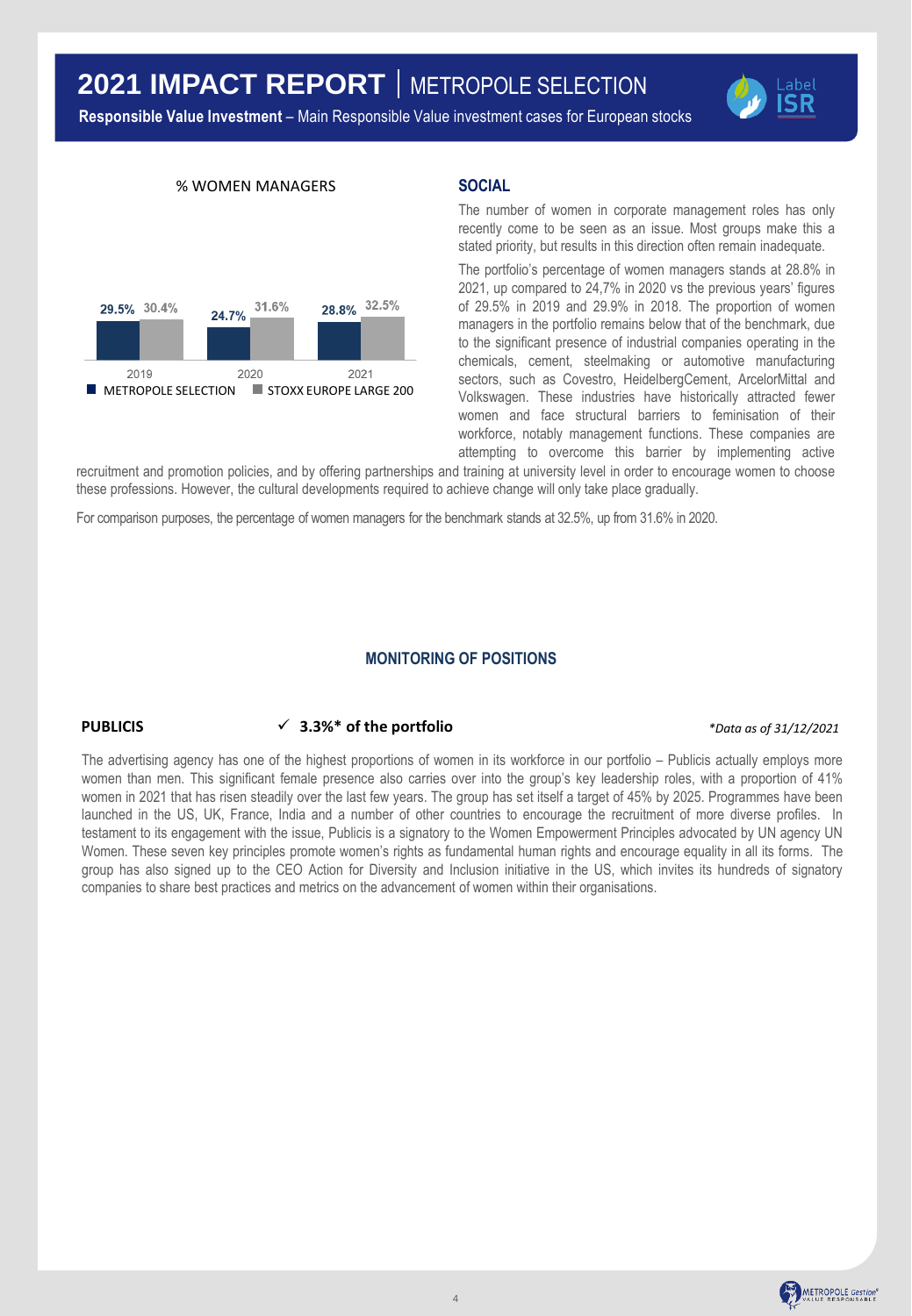

**Responsible Value Investment** – Main Responsible Value investment cases for European stocks

### INCLUSION OF EXTRA-FINANCIAL CRITERIA IN EXECUTIVE PAY AWARDS



### **GOVERNANCE**

When making investment decisions, METROPOLE Gestion analyses companies' willingness to align executive targets with both financial and extra-financial criteria in order to deliver sustainable performance. This issue was chosen as our engagement theme for 2018 and continues to figure largely in our dialogue with companies.

These criteria differ according to each company's specific issues, and currently represent some 15 to 20% of executive variable compensation. The use of such criteria is spreading, since many managers now have a financial stake in ESG performance.

In recent years, a number of professional associations such as the AFG or The Investment Association recommended the inclusion of extra-financial criteria in executive pay awards. In addition, AFEP-MEDEF code in France and the German "Kodex" which set out the

principles of good corporate governance recommend a performance-related component for executive pay to promote a sustainable long-term strategy for the company, particularly on social and environmental issues. Promoting sustainable value creation, this approach is also encouraged under the United Nations Principles for Responsible Investment (UNPRI), of which we are a signatory.

The proportion of companies in our portfolio incorporating ESG criteria into executive pay rose to 92.5% in 2021, continuing its upward path from 84.5% in 2020 and 83.9% in 2019. The equivalent level for the benchmark was 78.7% in 2021 (73.3% in 2019 and 69.9% in 2020).

.

### **MONITORING OF POSITIONS**

### **VOLKSWAGEN 1.9%\* of the portfolio** *\*Data as of 31/12/2021*

Volkswagen adopted a new remuneration mechanism as of 1 January 2021 for members of its Management Board. For the first time, this mechanism includes ESG criteria in the determination of the variable component of executive pay, thereby following the recommendations of the German Corporate Governance Code (Kodex). The annual general meeting of shareholders on 22 July 2021 massively supported this resolution, with a 99.61% vote in favour.

The variable element of executive pay (maximum 180% of the target amount) is determined initially on the basis of financial targets (between 0 and 150% of the target amount). Multipliers ranging between 0.9x and 1.1x for governance and between 0.7x and 1.3x for environmental and social aspects are then applied to the basic variable bonus. The environmental element is measured using the group's vehicle decarbonisation index (DKI) on a lifetime approach that includes CO2 emissions not only during production of the vehicle but also during the period of its use by the customer. The social element is based on the diversity index (proportion of women managers) and the sentiment rating, which measures group employee satisfaction. All told, the inclusion of extra-financial ESG criteria in executive pay will have a considerable impact, affecting between 63% and 143% of the final payment compared to a bonus based exclusively on financial targets. This ground-breaking remuneration system represents significant progress in aligning executive incentivisation with the realisation of extra-financial targets.